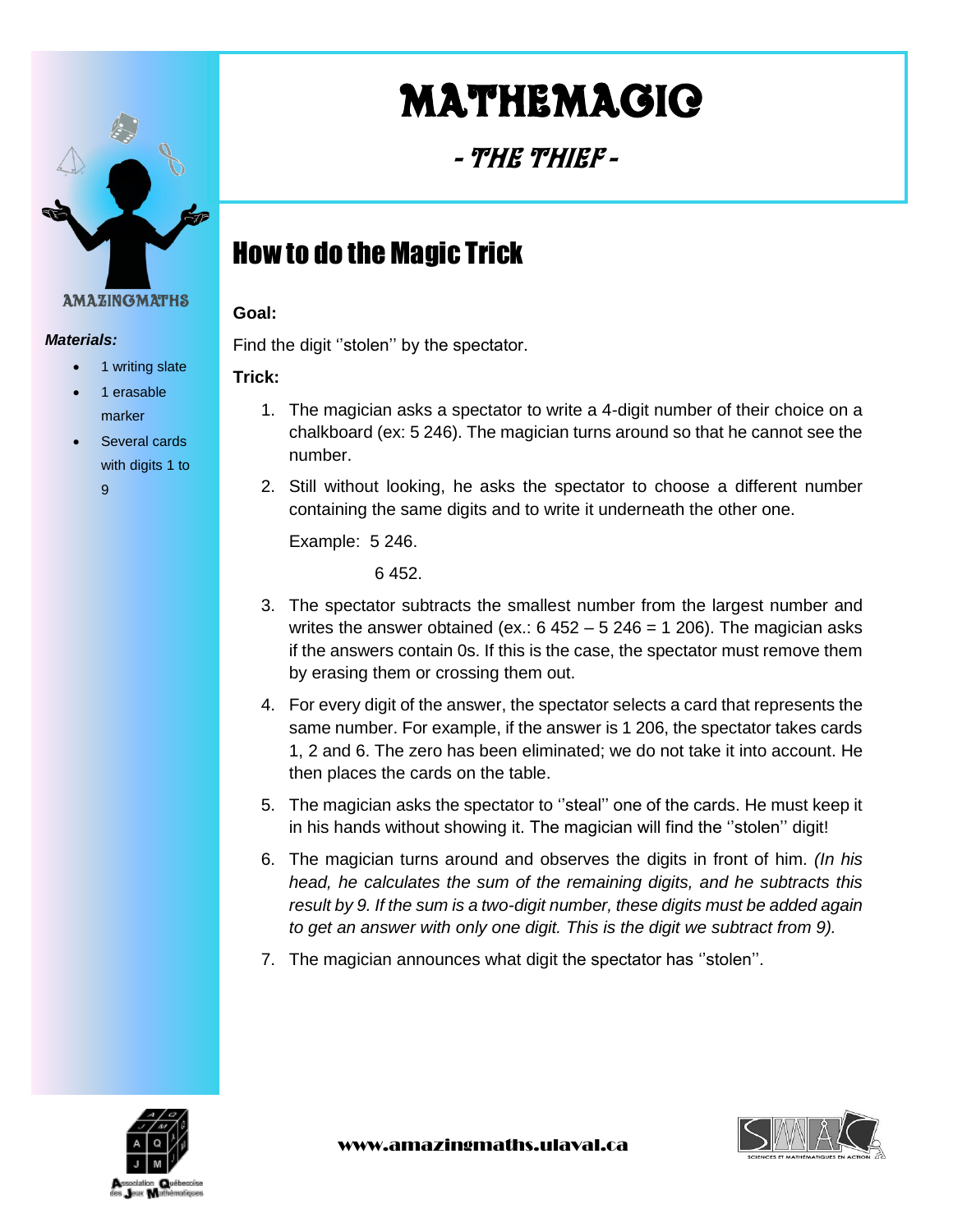



#### **Why this trick works**

This trick is based on the divisibility rule by 9: a number is divisible by 9 when the sum of its digits is itself divisible by 9.

Note: Another way to use the rule is to make the repetitive sum of the digits that make up the number: if the sum of the digits of the initial number is composed of several digits, the sum of the digits is repeated, and so on, until a single digit is obtained. If this last digit is 9, then the number is divisible by 9. Otherwise, the number is not divisible by 9.

Ex.: Is 9 654 divisible by 9?

We have:  $9 + 6 + 5 + 4 = 24$ .

Since 24 has 2 digits, we repeat the operation:  $2 + 4 = 6$ .

6 is a single digit. Since it is not 9, then 9 654 is not divisible by 9.

Note: Refer to ''Why Does the Divisibility Rule by 9 Work?'' to understand this reasoning.

Let's explain how the trick works by proceeding with an example:

The spectator chooses the numbers: 2 476 and 7 264

He subtracts the smallest number from the greatest number.

7 264 (greatest number) – 2 476 (smallest number) = 4 788.

Then, the spectator takes a card for each of the digits of the number, which represents the same number. If the answer contains a 0, the spectator must remove it from the answer.



Then, he ''steals'' a card that he keeps in his hands. This is the digit that the magician will find.



The magician is able to predict the stolen digit thanks to the following mathematical result:

The magician knows that the difference between two numbers that contain the same digits is divisible by 9, so that the repetitive sum of the digits that compose it is equal to 9.

Note: Refer to ''Why is the different between two numbers that contain the same digits a multiple of 9?''.

He is missing a digit to get to 9. In order to find the stolen digit, the magician makes the repetitive sum of the digits he has in front of him. By subtracting 9 from his answer, he determines the missing digit so that the sum is 9 again (this is the stolen digit).

Thus, we have:  $4 + 7 + 8 = 19$  (19 having 2 digits, we repeat the operation)  $(1 + 9 = 10)$  (1 + 0 = 1

Since 9 –  $\vert$  1  $\vert$  = 8, we know that 8 is missing for the number to be divisible by 9. So, the stolen digit is 8. 1

*Note: if the repetitive addition of the digits is equal to 9, the spectator then stole a 9 or a 0. Since 0s are removed, the spectator has a 9 in his hands.*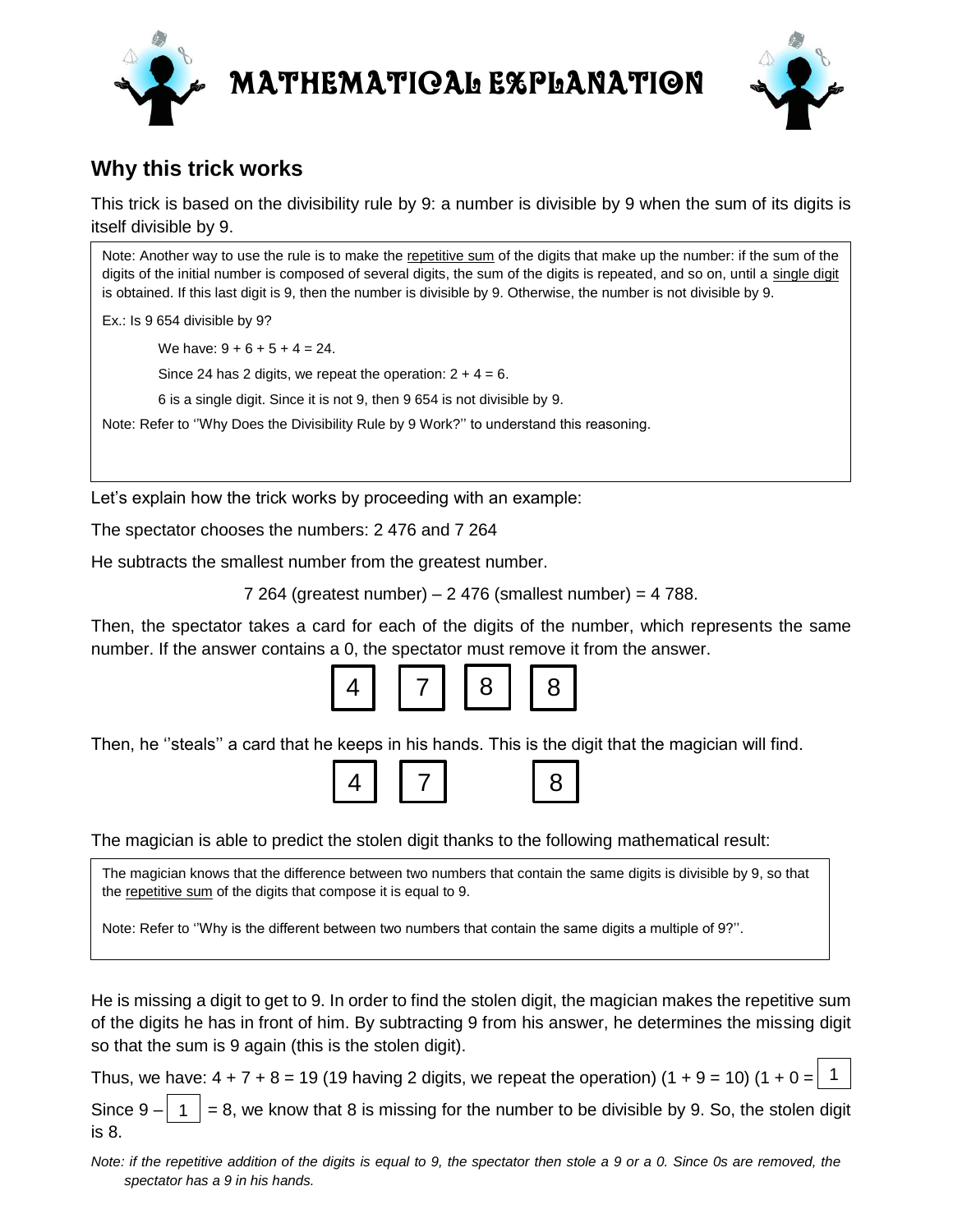



#### **Why Does the Divisibility Rule by 9 Work?**

To understand the notion of divisibility by 9, we must use the notion of division with a remainder. To make it simpler, it is good to visualize the division by 9 as groupings of 9 units with a certain remainder lower than 9. For example:

 $40 = 4 \times 9 + 4$  (4 groupings of 9 with a remainder of 4)



Now, let's group the powers of 10 into groups of 9.

| $10^0 = 1$ | $= 0 \times 9 + 1$ (0 groups of 9 remainder 1)                |
|------------|---------------------------------------------------------------|
|            | $10^1 = 10$ = 1 x 9 + 1 (1 group of 9 remainder 1)            |
|            | $10^2$ = 100 = 11 x 9 + 1 (11 groups of 9 remainder 1)        |
|            | $103 = 1000 = 111 \times 9 + 1$ (111 groups of 9 remainder 1) |

*Note that the remainder of the powers of 10, when divided by 9, is always 1.*

Etc.

Also, when adding the digits composing the same number, we add the number of units, tens, hundreds, etc. that our number possesses.

Thus, every unit, every ten, every hundred, every thousand can actually be represented as a certain number of 9-unit groups with a remainder of 1. From this, we conclude that by adding the digits that make up a number, we add the number of remainders 1 that the number possesses when divided by 9. For example,

 $326 = 300 + 20 + 6$ 

 $300 = 3 \times 100$ As mentioned earlier,  $100 = 11 \times 9 + 1$  (11 groups of 9 remainder 1). So,  $3 \times (11 \times 9 + 1) = 33 \times 9 + 3 (33$  groups of 9 remainder 3).

 $20 = 2 \times 10$ 

As mentioned  $10 = 1 \times 9 + 1$  (1 group of 9 remainder 1) So,  $2 \times (1 \times 9 + 1) = 2 \times 9 + 2$  (2 groups of 9 remainder 2).

 $6 = 6 \times 1$ Since  $1 = 0 \times 9 + 1$  (0 groups of 9 remainder 1) So  $6 \times (0 \times 9 + 1 = 0 \times 9 + 6$  (0 groups of 9 remainder 6)

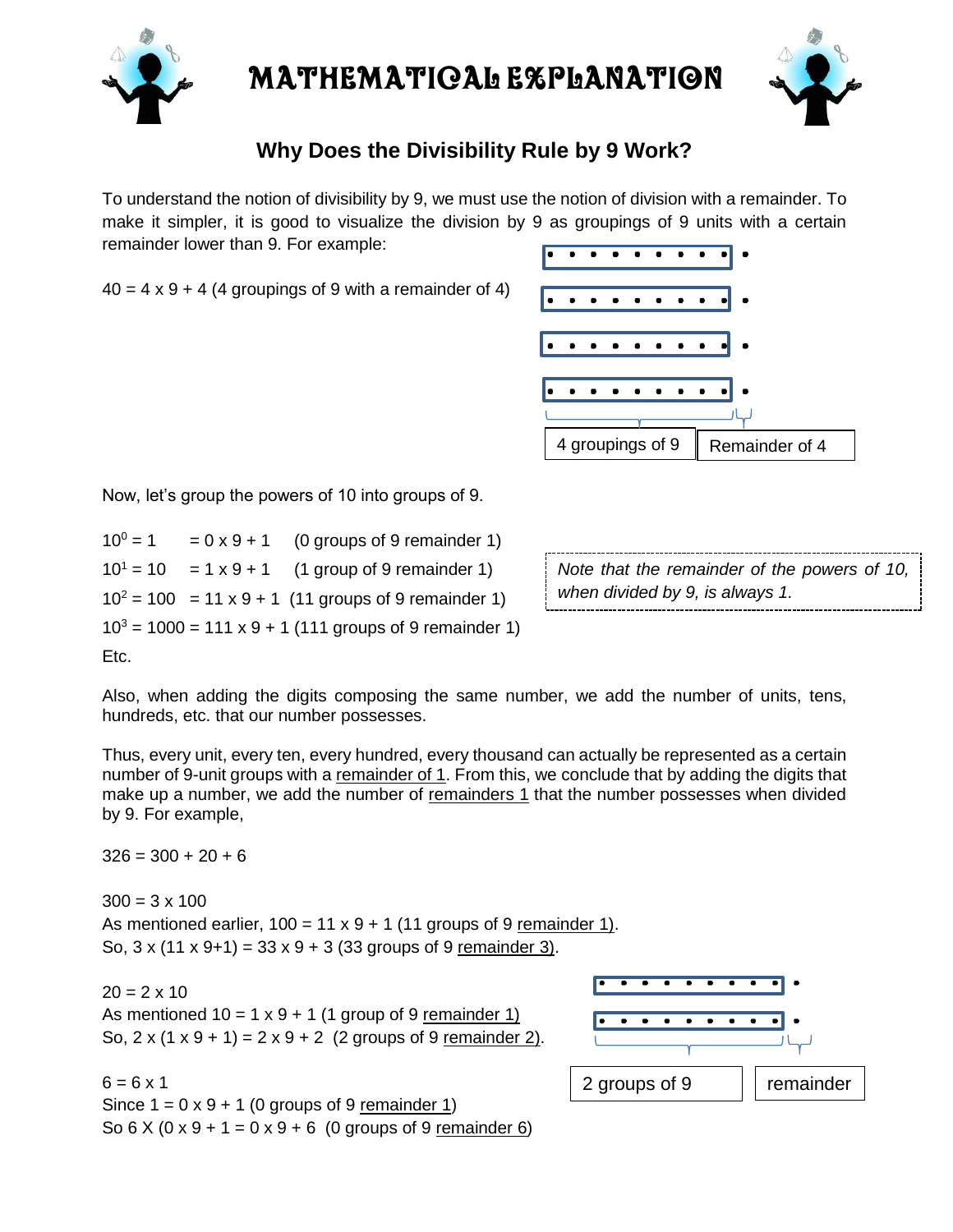



### **Why Does the Divisibility Rule by 9 Work? (continued)**

Thus,

 $326 = 300 + 20 + 6$ 

- $= 33$  groups of 9 remainder  $3 + 2$  groups of 9 remainder  $2 + 0$  groups of 9 remainder 6
- = 35 groups of 9 remainder 11

However, the remainder is greater than 9. So, we can still make groups of 9 with the same technique.

11 = 1 group of  $9$  remainder 1 + 0 groups of 9 remainder 2

= 1 group of 9 remainder 2.

Thus, we find that the remainder of 326, when divided by 9, is 2.

| $326 = 35$ groups of $9 + 1$ group of $9$ remainder 2. | $326$ $9$      |
|--------------------------------------------------------|----------------|
| $=$ 36 groups of 9 remainder 2.                        | -36<br>56<br>۰ |
|                                                        |                |

Remainder 2

 $\frac{1}{2}$   $\leftarrow$ 

In other words, we always find that in a number the repetitive sum of the digits that compose it gives the remainder of this number's division by 9. If the remainder is 0, it means that this number is divisible by 9!

This is also why if the sum of the digits composing a number is a multiple of 9 the number will be divisible by 9!